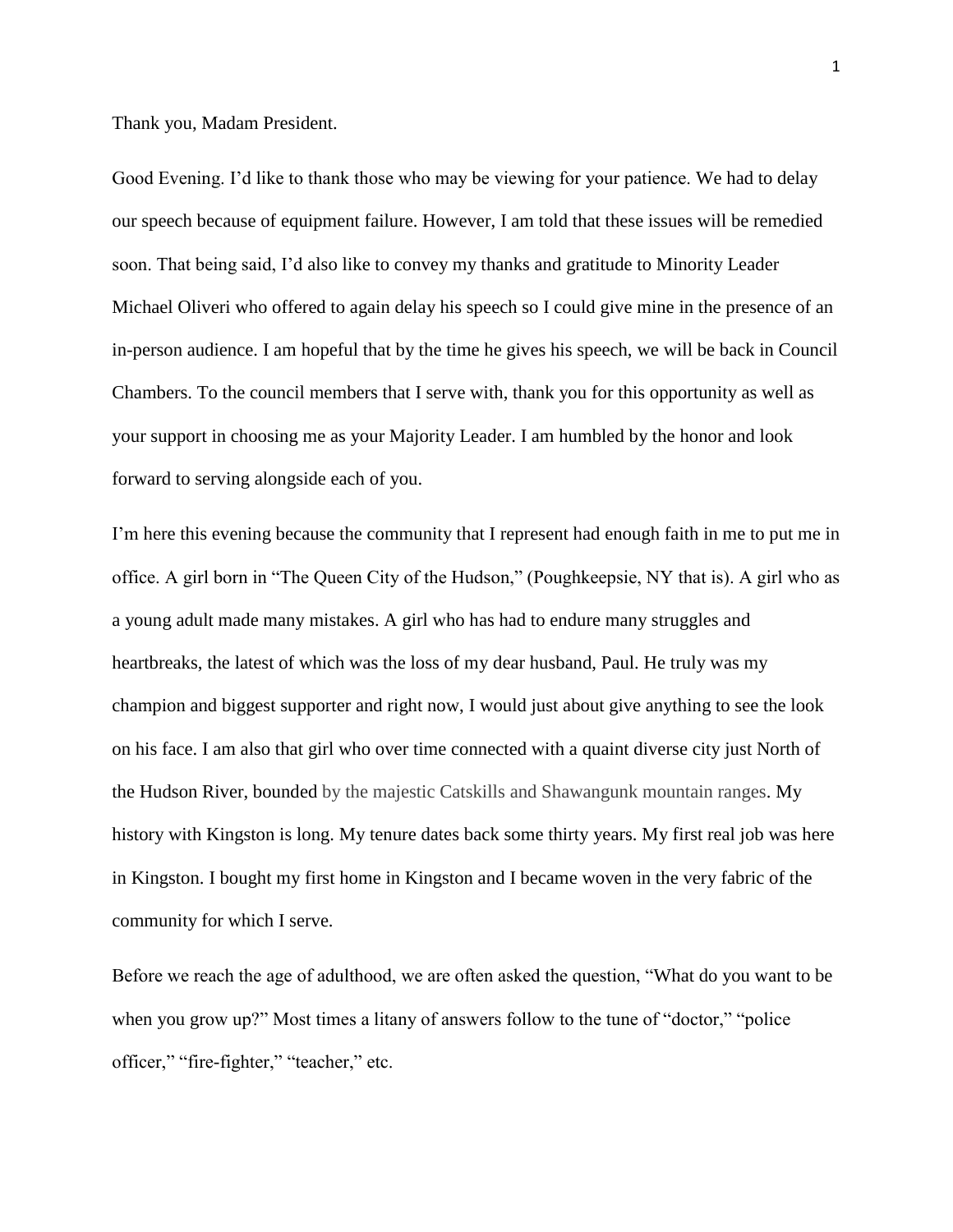For as long as I could remember, I watched in awe as my mother would get up every night, put on her pristine white dress, white stockings and white shoes to head out to Benedictine Hospital where she worked as a psychiatric nurses' aide. I don't know if my mother loved the overnight shift but I was amazed at her work ethic; her desire to make sure her children had a roof over their heads and food on their table. My mother was my hero. And, I want to take this time to thank all of our health care workers, fire & rescue workers, police officers and every essential worker who sacrificed their livelihoods so you and I could live safely.

As respectable as my mother's profession was, I did not follow in her footsteps. However, I knew from a young age that I had an inclination and yearning to help people. That yearning, no doubt came from my mother. You see, growing up we didn't have much, but what we did have, my mother shared with the community. I watched how she advocated for the motherless child, the man or woman dealing with housing and food insecurities. Being an eyewitness to that type of selflessness only ignited the call and desire I had to speak out on behalf of the voiceless and for the rights of the vulnerable.

I believe this is why I became a Family Law Paralegal. Helping families navigate through the difficult familial struggles was rewarding but I knew that I wanted and could do more. The thought of running for government office never occurred to me and was far from any plans I had. The old saying rings true – *if you want to see God smile, tell Him your plans*. When I was approached about running as my Ward's representative, my first thought was I don't think so – I'd have to really think about that. But then I began speaking to the people in my ward. I listened to how many felt as if they were being left out of decisions governing their lives; how they wanted safer neighborhoods and communities; streets plowed and paved. They told me they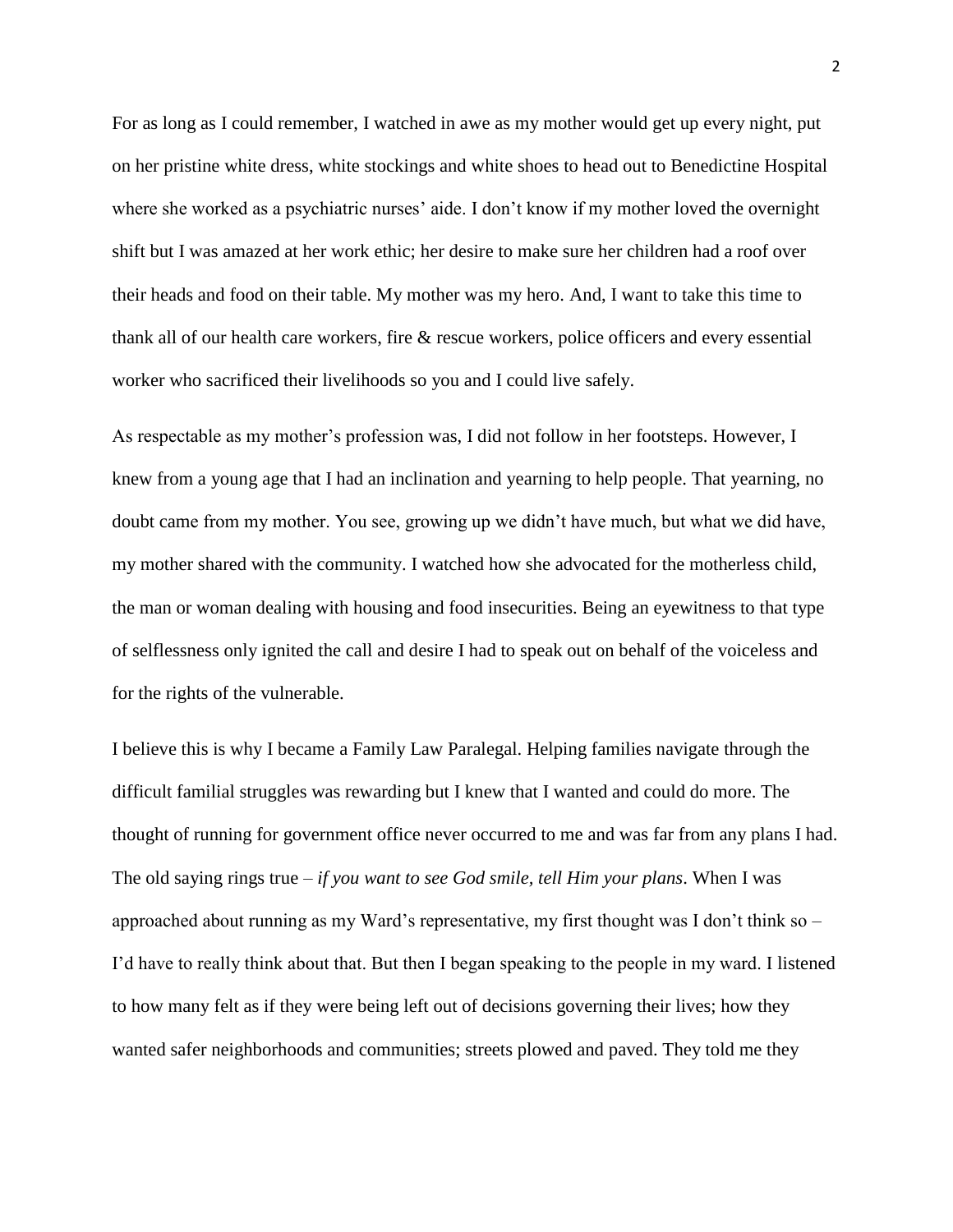wanted someone who looked like them making decisions for them – someone who could relate to situations in which they found themselves. So, I committed to local government.

In the state of the city address the Mayor spoke about Kingston as being resilient. *Resilience, the capacity to recover from difficulties.* Really, isn't that what we are trying to do – recover? 2020 and 2021 saw many tragedies, heartbreaks and misfortunes. We watched how Covid-19 impacted not only our city but our nation, socially and economically. We got knocked down because the world in essence shut down. Gun violence tore through our city, displacement and gentrification became common place. Last month's ice storm which left tens of thousands without electrical power and heat showed us how little control we have. But we were resilient – we hunkered down and did what we had to do to make sure we ourselves and our neighbors were safe; we organized and came up with a plan to keep our streets safe. We rallied against those who wanted to take away our voices; we watched as businesses and communities came together to help those in distress. Indeed, we were resilient.

As a result, we've seen some successes:

- Streetscape project progressing;
- Streets were paved;
- Hudson Brickyard Trail opened;
- Upgrades to our parks and rec dept.;
- Re-envision public safety task force was formed;
- The acquisition of video cameras for public safety measures;
- The formation of an Arts & Cultural Plan, and many other accomplishments for which we should be proud.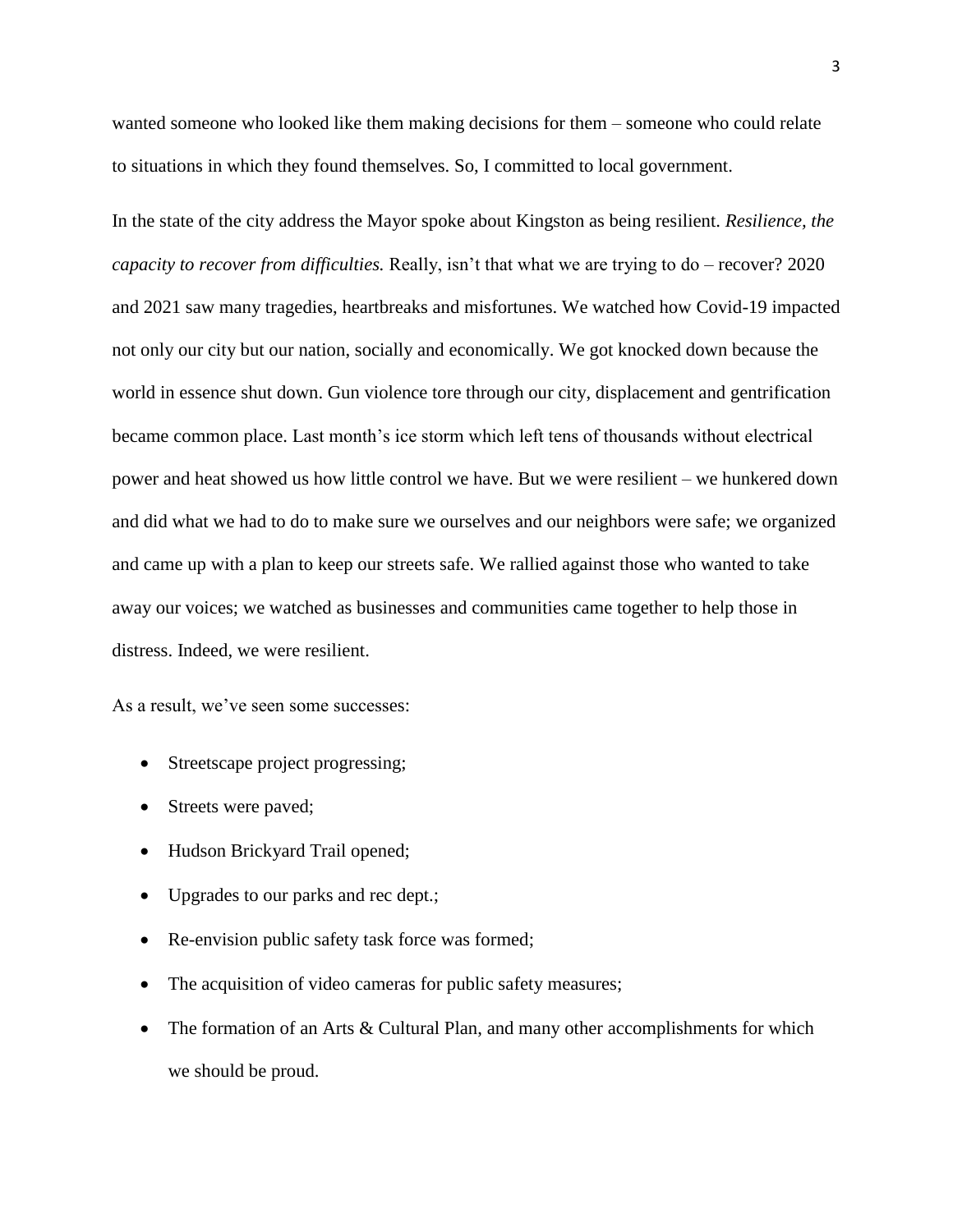However, we cannot rest on our accomplishments but we must continue in that resilient way. How? By making sure that we follow through with the promises we have made. By holding true to the initiatives that we have laid out concerning affordable housing, community-policing, common sense tenant protections, city-wide infrastructure, fixing our zoning code and finally balancing out the social economic, educational, and environmental inequities that still continue. We also want to prioritize having an open and transparent government. Because open governance ensures an environment of **participation**, **sustainability** and **accountability**.

Affordable Housing: Housing is a basic human need. Everyone deserves a decent and affordable place to live. Studies have shown that affordable housing uplifts residents, encourages social connection, reduces overcrowding, increases adjacent property values, attracts businesses and jobs, and lowers crime rates. It is my belief that the City of Kingston should use every resource available to make sure the promise to house and keep residents in their homes is met. Toward that end, I am pleased to see the City of Kingston's recently published American Rescue Plan Act (ARPA) which identified a highly-stressed housing environment and included a consensus that ARPA investments should be directed to broadly enhancing the housing environment.

Community-policing: I do want to commend our Kingston Police Department for listening to community residents and community leaders express the necessity of community-policing. We have read study after study which show how community-oriented policing improves attitudes toward police. We will continue to meet and collaborate with law enforcement to improve community relations and ensuring public safety for all residents. It is my hope that as we continue, we will begin to see a more diverse police department that reflects the diverse community it serves.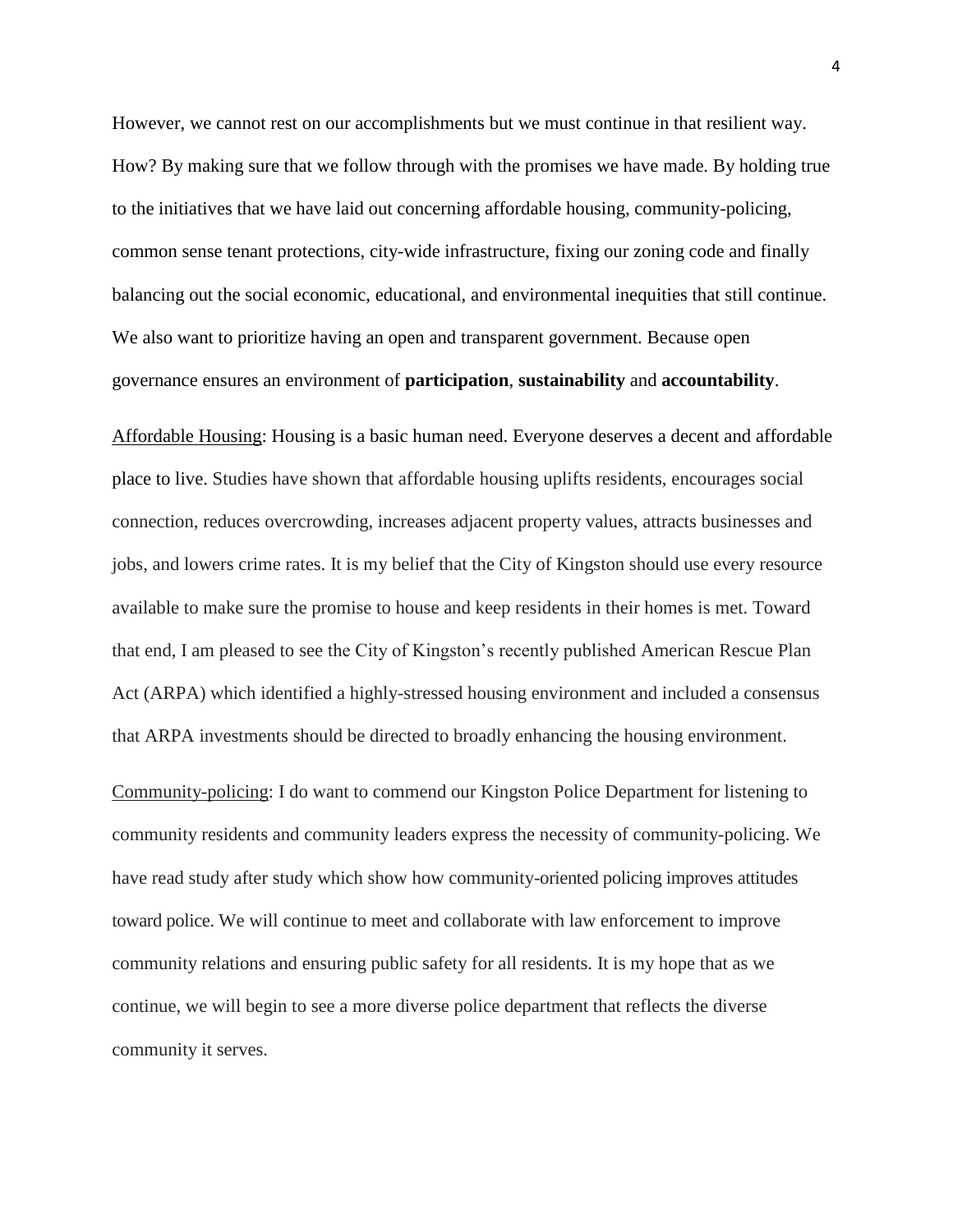Tenant Protections: I am hopeful that the Good Cause legislation passed by this council will fundamentally protect against unfair evictions and predatory rent increases which will in-turn stabilize communities. This legislation will also curb speculation by making it more difficult for large investors to flip rental housing and hike up the rents.

City-Wide Infrastructure: We have an ambitious schedule. I am pleased that infrastructure is taking place across our city and not just held to certain areas. For too long there have been neighborhoods and communities who have felt they were not a part of the city's planning. However, as laid out in the city's budget this year, infrastructure improvements will occur in all three districts, Uptown, Midtown and Downtown.

City-Wide Rezoning: The city-wide rezoning initiative is in effect. We must keep this as a top priority as it is a tool to control growth and development. However, with control comes constraints and regulations that tend to reduce the supply of housing, including multifamily and low‐income housing, causing housing affordability. And, because of those draw-backs, we must make sure the re-zoning is done correctly and see it through to completion.

Diversity Balance: I believe a better future can be obtained by making our city more inclusive. In order to do this, we must have more voices involved in the process. In the beginning of my speech I told you the reason why I am here – because of the trust and belief in the community I serve. This evening, I am also here, on the first day of Women's History Month as the Kingston City Common Council Majority Leader. Although, not the first woman to hold the position; the first person of color to hold the position. And while I am honored to be the first, it is a reminder of how far we still need to go.